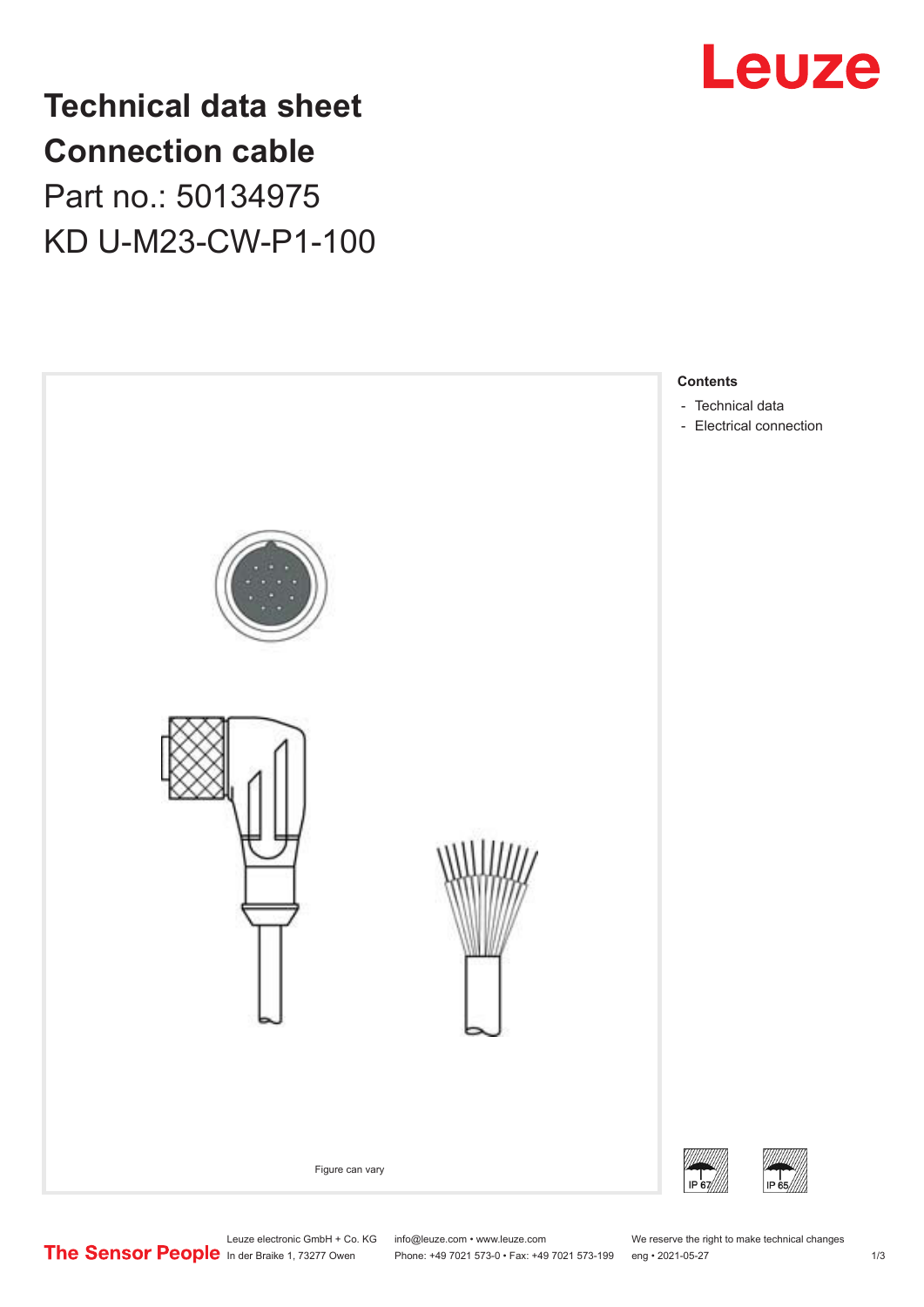## <span id="page-1-0"></span>**Technical data**

#### **Electrical data**

**Performance data Operating voltage** Max. 240 V AC/DC

#### **Connection**

| <b>Connection 1</b>               |                                                                                                                                                                    |
|-----------------------------------|--------------------------------------------------------------------------------------------------------------------------------------------------------------------|
| <b>Type of connection</b>         | Connector                                                                                                                                                          |
| <b>Thread size</b>                | M23                                                                                                                                                                |
| Type                              | Female                                                                                                                                                             |
| Handle body material              | TPU                                                                                                                                                                |
| No. of pins                       | $12$ -pin                                                                                                                                                          |
| Encoding                          | A-coded                                                                                                                                                            |
| Version                           | Angled                                                                                                                                                             |
| Lock                              | Screw fitting, nickel-plated diecast zinc,<br>recommended torque 0.6 Nm, self-<br>locking                                                                          |
| <b>Connection 2</b>               |                                                                                                                                                                    |
| <b>Type of connection</b>         | Open end                                                                                                                                                           |
|                                   |                                                                                                                                                                    |
| <b>Cable properties</b>           |                                                                                                                                                                    |
| <b>Number of conductors</b>       | 12 Piece(s)                                                                                                                                                        |
| Wire cross section                | $0.5$ mm <sup>2</sup>                                                                                                                                              |
| Wire cross section                | $3 \times 1$ mm <sup>2</sup>                                                                                                                                       |
|                                   | $8 \times 0.5$ mm <sup>2</sup>                                                                                                                                     |
| <b>AWG</b>                        | 21                                                                                                                                                                 |
| Sheathing color                   | <b>Black</b>                                                                                                                                                       |
| Shielded                          | No                                                                                                                                                                 |
| Silicone-free                     | Yes                                                                                                                                                                |
| Cable design                      | Connection cable (open on one end)                                                                                                                                 |
| Cable diameter (external)         | $9.3 \text{ mm}$                                                                                                                                                   |
| Cable length                      | 10.000 mm                                                                                                                                                          |
| <b>Sheathing material</b>         | <b>PUR</b>                                                                                                                                                         |
| <b>Wire insulation</b>            | PP                                                                                                                                                                 |
| Suitability for drag chains       | Yes                                                                                                                                                                |
| <b>Traverse rate</b>              | Max, 3.3 m/s with horiz, traverse path of<br>5m and and max, acceleration of 5m/s <sup>2</sup>                                                                     |
| Properties of the outer sheathing | Free of silicone and halogen, matt, low-<br>adhesion, abrasion-resistant, easily<br>machine-processable                                                            |
| Resistance of the outer sheathing | Hydrolysis and microbe resistant, good<br>oil and chemical resistance, flame retar-<br>dant in accordance with IEC 60332-2.<br>VDE 0482-265-2-2, EN 50265-2-2, FT2 |

# Leuze

#### **Mechanical data**

| <b>Bending cycles</b>                                           | 2,000,000 Piece(s)       |
|-----------------------------------------------------------------|--------------------------|
| Bending radius, flexible laying, min.                           | Min. 10 x cable diameter |
| Bending radius, stationary laying, min. Min. 5 x cable diameter |                          |
|                                                                 |                          |

#### **Environmental data**

| Ambient temperature, operation,<br>flexible use   | $-2580 °C$  |
|---------------------------------------------------|-------------|
| Ambient temperature, operation,<br>stationary use | $-50$ 80 °C |
|                                                   |             |
| <b>Certifications</b>                             |             |
| Degree of protection                              | IP 65       |
|                                                   | IP 67       |
|                                                   |             |
| <b>Classification</b>                             |             |
| <b>Customs tariff number</b>                      | 85444290    |
| eCl@ss 5.1.4                                      | 27279201    |
| eCl@ss 8.0                                        | 27279218    |
| eCl@ss 9.0                                        | 27060311    |
| eCl@ss 10.0                                       | 27060311    |
| eCl@ss 11.0                                       | 27060311    |
| <b>ETIM 5.0</b>                                   | EC001855    |
| <b>ETIM 6.0</b>                                   | EC001855    |
| <b>ETIM 7.0</b>                                   | EC001855    |

## **Electrical connection**

**Connection 1**

| <b>Type of connection</b> | Connector                                                                             |
|---------------------------|---------------------------------------------------------------------------------------|
| <b>Thread size</b>        | M23                                                                                   |
| <b>Type</b>               | Female                                                                                |
| Handle body material      | <b>TPU</b>                                                                            |
| No. of pins               | $12 - pin$                                                                            |
| Encoding                  | A-coded                                                                               |
| Version                   | Angled                                                                                |
| Lock                      | Screw fitting, nickel-plated diecast zinc, recommended<br>torque 0.6 Nm, self-locking |